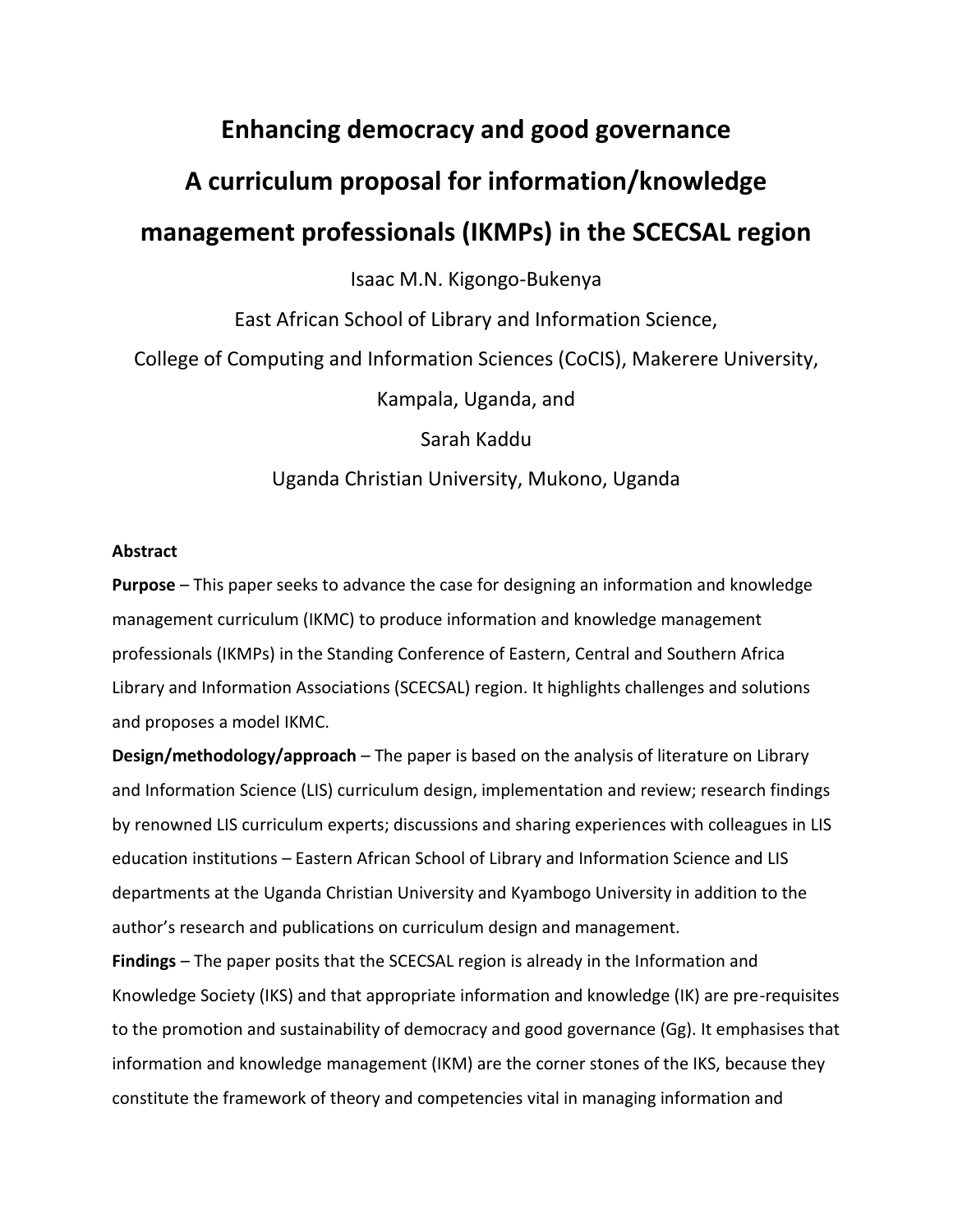knowledge. Furthermore, effective IKM is the pillar of producing the IKMPs themselves, a product of appropriate and well managed IKMC. The paper proposes an IKMC Model capable of producing IKMPs in the SCECSAL region.

**Originality/value** – The proposed curriculum model should be the framework to be adopted by the LIS education and training institutions in the SCECSAL region to produce IKMPs with theory and competencies to manage the IKS towards enhancing democracy and Gg. **Keywords** Democracy, Governance, Knowledge management, Information management, Uganda Paper type View

#### **1. Introduction**

The gist of this paper is that delivery of effective information and knowledge services are the basis of nurturing democracy and good governance (Gg). Information and knowledge should enlighten the parties involved in the process to make correct decisions. The assumption is that information and knowledge are pre-requisites to democracy and Gg.

Another assumption is that information and knowledge are not the biblical "manna" falling from heaven. Such information and knowledge should be professionally managed. A requirement to achieve this is a body of well educated and trained corps called "information and knowledge professionals". Other assumptions are invoked: first, the information and knowledge managers should attain theory, skills and competencies without which effective information and knowledge provision is but a dream. Second, there should be a curriculum well prepared in consultation with stakeholders; its teaching and training should provide appropriate theory and competencies.

The model evolves from the above assumptions (Figure 1).

The MODEL can be translated thus: the information and knowledge management curriculum (IKMC) in the Standing Conference of Eastern, Central and Southern Africa Library and Information Associations (SCECSAL) region is required for the education and training of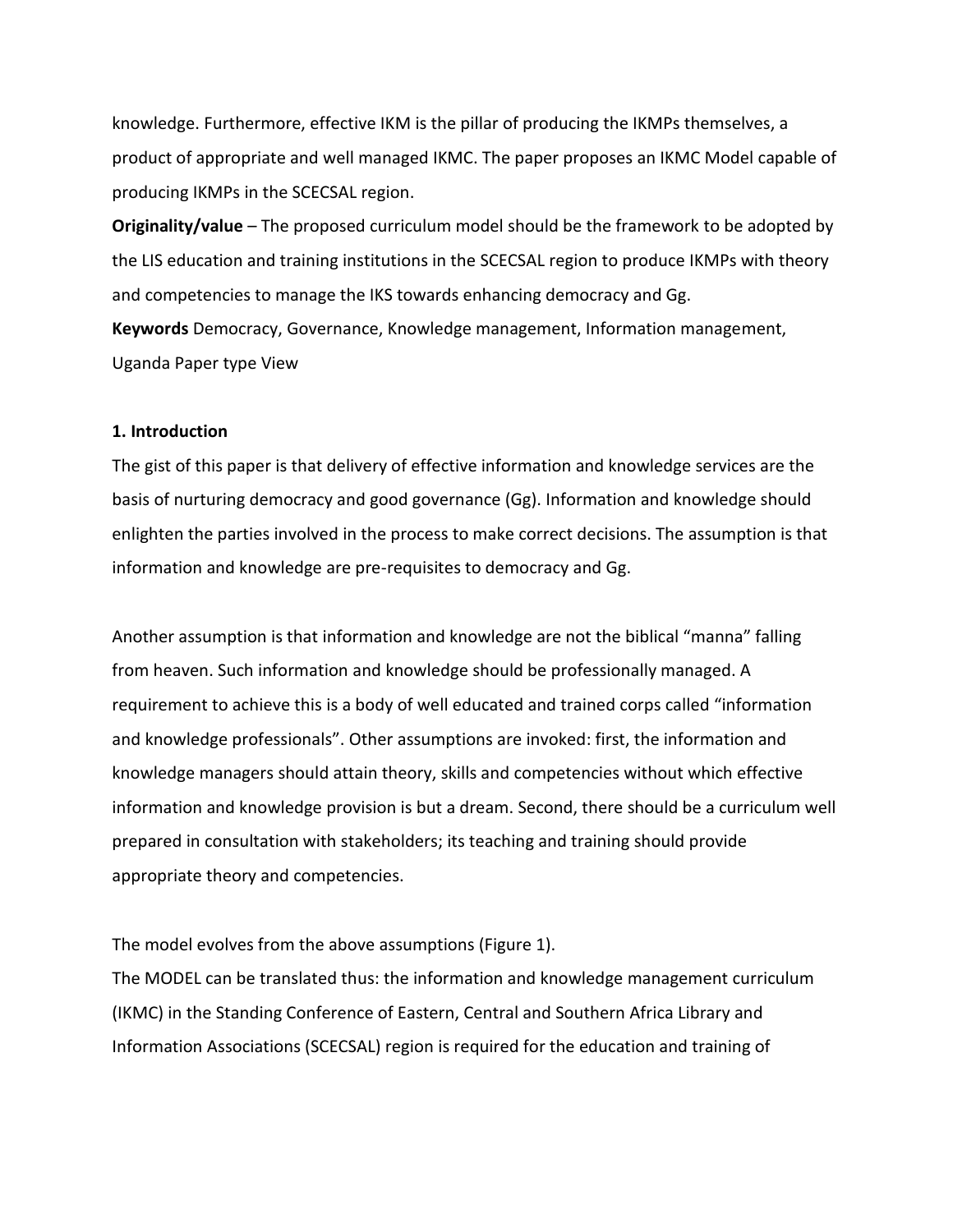information and knowledge management professionals (IKMPs) for nurturing and sustaining democracy and Gg.

## **2. Democracy and Gg**

If IKMPs were to be functionally effective, it is imperative the terms applied in the work environment are clearly understood. In pursuance of this truism, the terms democracy and Gg are briefly reviewed.

Democracy and Gg are two sides of the same coin; they co-exist. Democracy is a pre-requisite for Gg. Gg itself promotes democracy. But without democracy, it is a dream in the wilderness to have Gg.

## 2.1 Democracy

Democracy is a political government carried out either directly by the people (direct democracy) or by means of elected representatives of the people (representative democracy). Democracy comes from the Greek word "demokratia" – rule of the people –coined from "demos" – the people and "kparoc" – power – denoting a political system in Athens following the popular uprising in 508 BC.

Democracy includes two principles: "citizens being equal before the law and having equal access to power" and the "freedom of the citizens secured by legitimised rights and liberties generally protected by the National Constitution".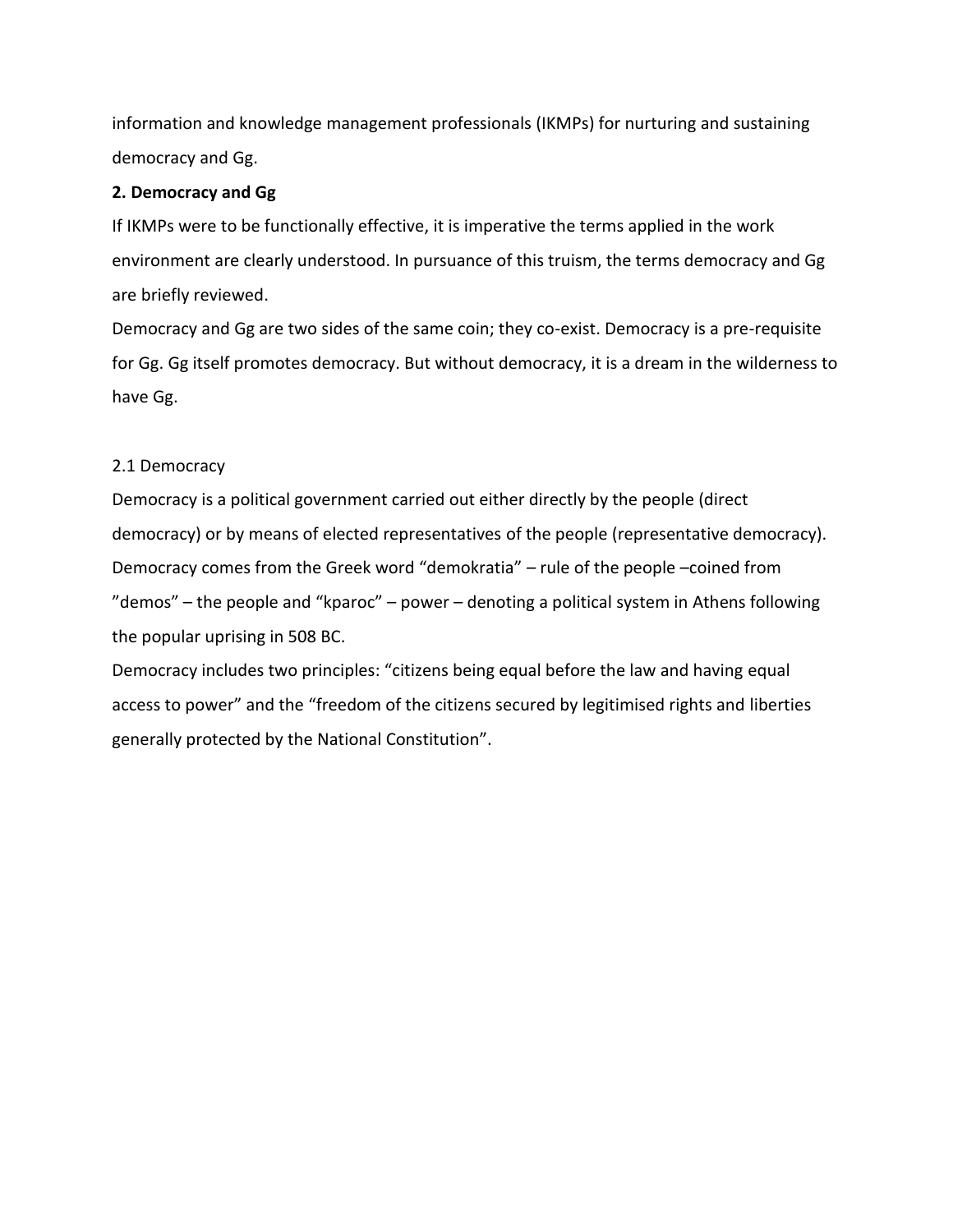## **Figure 1.**

IKMC model



## **Source:** Kigongo-Bukenya (2010)

Characteristic features of democracy include: separation of powers (legislature, executive and judiciary); core freedoms (political expression, freedom of speech and freedom of the press). Others include: political pluralism, fair elections, majority rule, human rights, parliamentary supremacy, etc.

## 2.2 Good governance

Gg generally connotes how public institutions conduct public affairs and manage public resources in order to guarantee human rights. Gg is the process of implementing (or not implementing) decisions. It applies to corporate, international, national and local governance. Gg emphasises interaction among people, structures, processes and traditions that support the exercise of legitimate authority, structure, processes and traditions in provision of sound leadership, direction, oversight and control of an entity in order to ensure that its purpose is achieved and that there is proper accounting for the conduct of affairs, the use of resources and the results of the activities. Gg is the corner stone of transparency, integrity, honesty, loyalty, commitment to genuine profit of humanity. Gg is "ethical behaviour" in public and private life.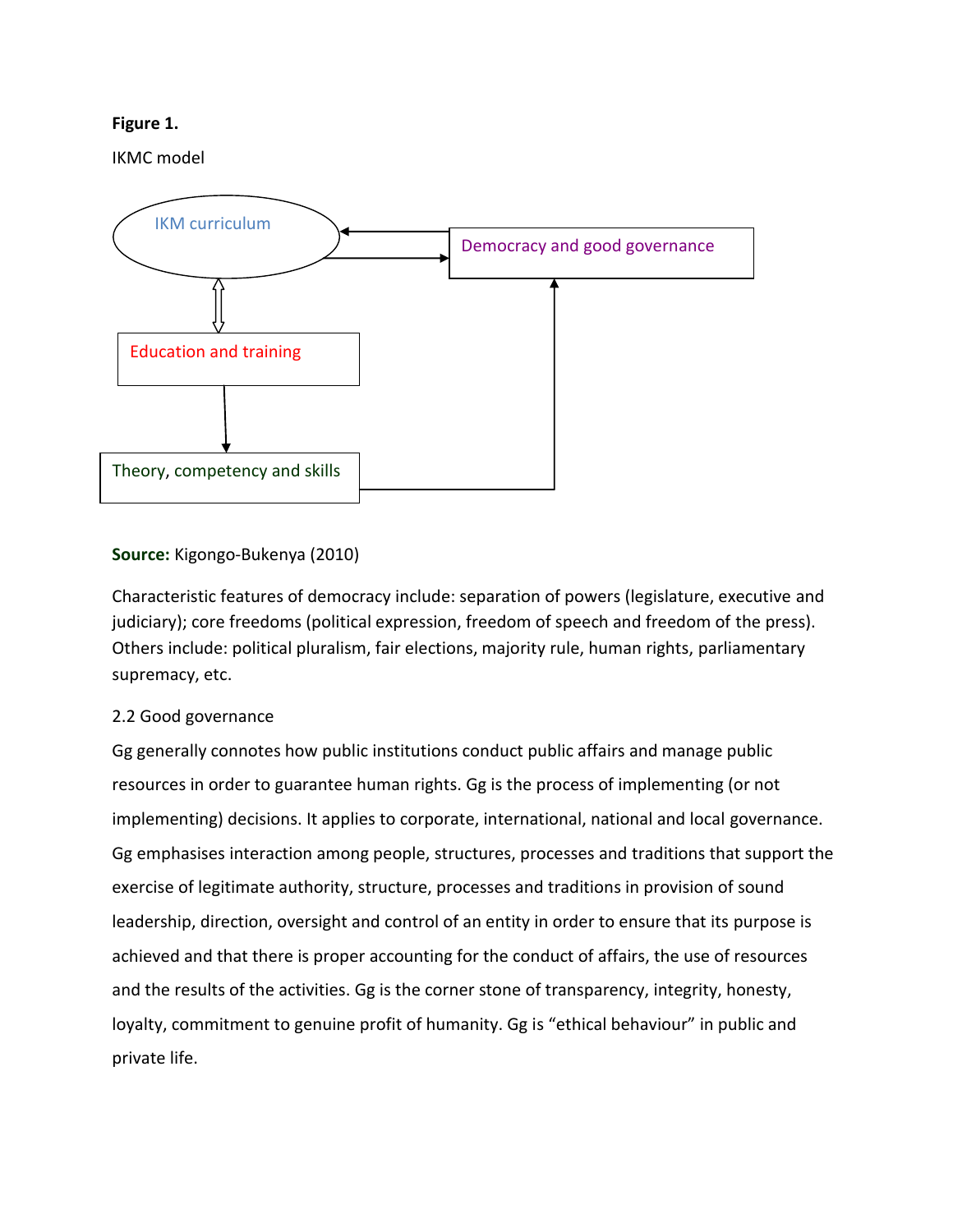#### **3. Nurturing democracy and Gg**

Knowing what democracy and Gg are (definition and appreciation of these concepts) is much different from nurturing them (making plans and creating conditions of their growth), implementing and maintaining them (ensuring that they are not only put in practice, but are also perpetuated). Each of the above ingredients is as important as the other which means holistic success should mean nurturing all. The following are pre-requisites for the nurturing of democracy and Gg:

- The appreciation of own human rights and those of others by the citizens of a nation; and the determination to enforce them, through sensitisation programmes using several strategies including rallies, seminars, mass media, etc.
- Politically mature corps of citizens capable and willing to manage democracy and Gg. These should include politicians, managers and administrators, and judicial experts, among others.
- Strong infrastructure for democracy and Gg including political parties, the Parliament, the Executive and the Judiciary.
- Regular evaluation and accountability of democracy and Gg, mainly through regular fair elections.

## **4. IKM in nurturing democracy and Gg**

The inter-use of the terms "information" and "knowledge" are sometimes ambiguous and confusing. Often they are interchangeably used: information sometimes may be used in the context of a raw material whose product is knowledge; sometimes ones knowledge may be another's information – meaning in this context that knowledge is a raw material and information, the product.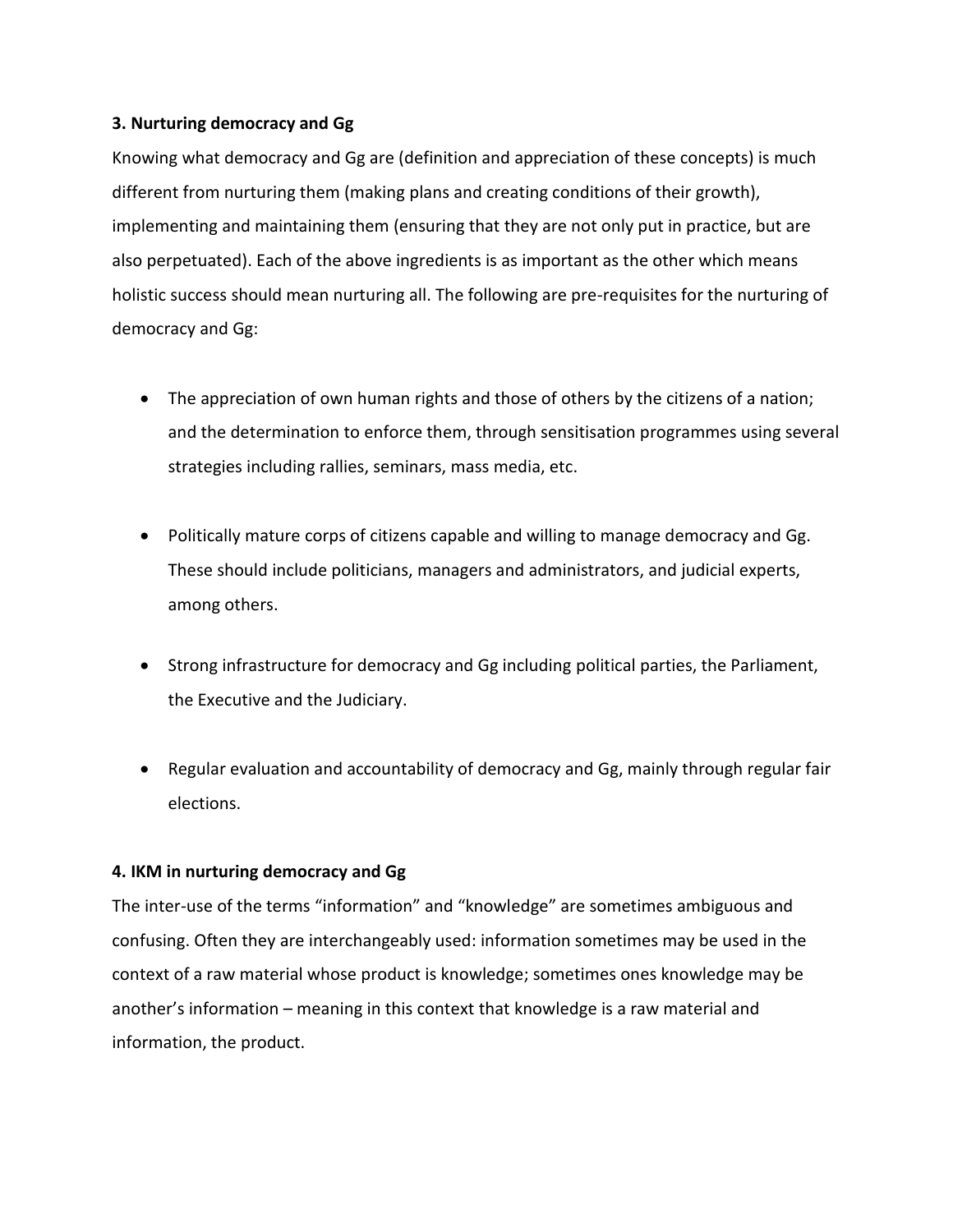The definitions of "information management (IM)" and "knowledge management (KM)", probably clearly draw the differences. IM is understood as the discipline that analyses information as an organisational resource – embracing uses, value and distribution of all data and information within an organisation and evaluating the kinds of data and information, an organisation requires for it to function effectively.

In short IM is the acquisition, recording, organising, storage, dissemination and retrieval of information – getting the right information to the right people in the right format at the right time. KM is the process through which an organisation consciously and comprehensively gathers, organises, shares and analyses its knowledge in terms of resources, documents and people skills. KM involves data mining and methods of operation to push information to users.

The above definitions portray two roads leading to the same destination, namely applying information into knowledge for nurturing "democracy" and "Gg" in a nation or society. Democracy and Gg do not happen by themselves – plans must be made, implemented and evaluated towards the realisation of democracy and Gg. In real terms, there should be a programme of instruction, an IKMC directed to produce a corps of IKMPs, taught the theory and competencies required to manage information and knowledge. This is vital because information and knowledge are catalysts of nurturing democracy and good guidance. Two issues arise here: the process of designing a curriculum with content to produce IKMPs

with appropriate knowledge and skills; and the management of such curriculum.

## **5. Designing the IKMC**

Four concerns arise when designing IKMC: the principles of designing the curriculum, the curriculum process, the content, teaching and evaluation of content.

## **5.1 Principles of curriculum development**

The principles of curriculum development are the set guidelines and policies that should direct the partners in the curriculum process – formation, implementation and evaluation. The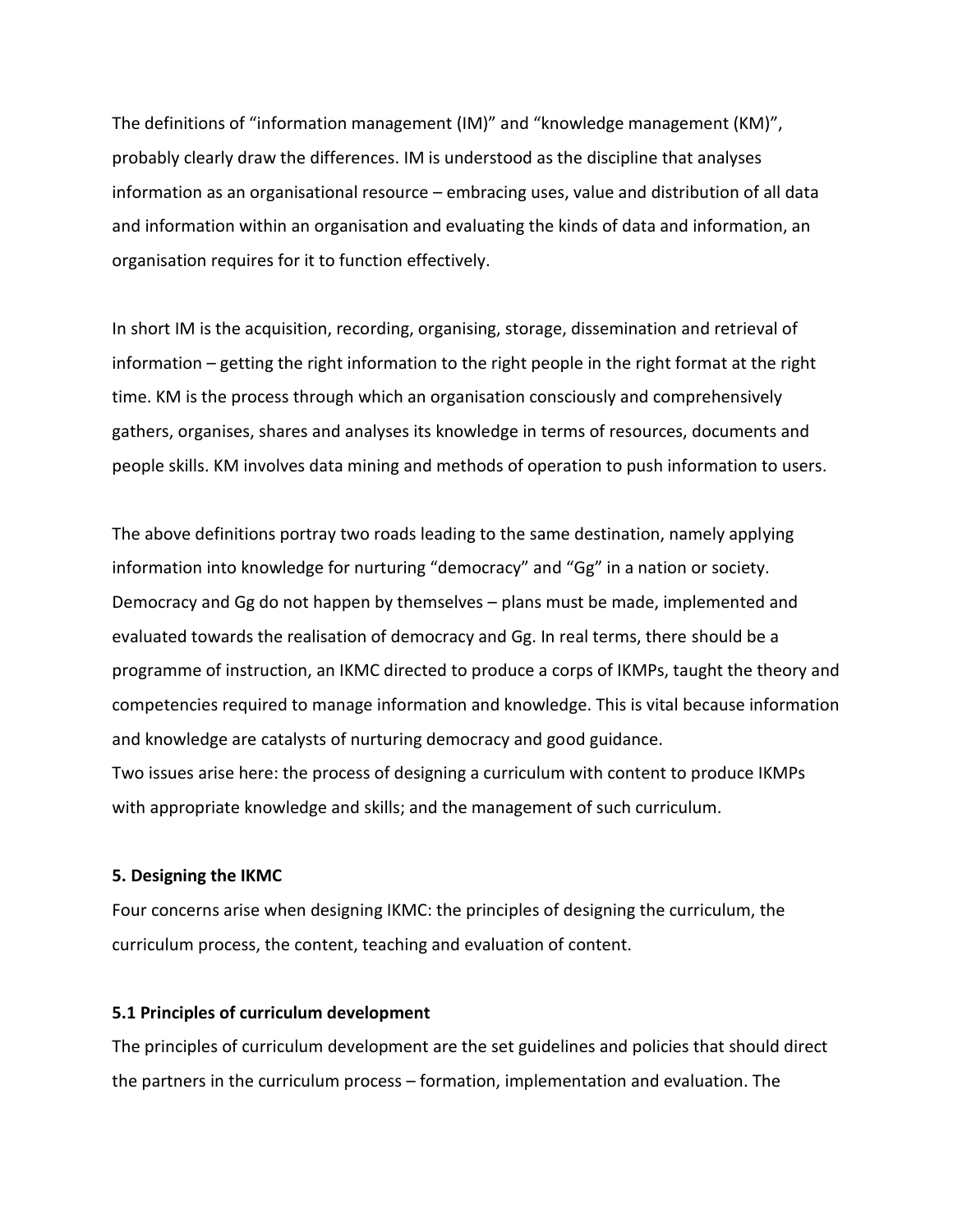principles set the basics that have to be adhered to and specify procedures, rules and regulations to be adhered to in the process.

Examples of principles of curriculum design include:

- Epistemological. What should count as knowledge? As knowing?
- Political. Who shall control the selection and distribution of knowledge? Through what institutions?
- Economic. Who shall control the knowledge linked to the existing and unequal distribution of power, goods and the services of society?
- Ideological. What knowledge is of most worth? Whose knowledge is it?
- Technical. How shall curricular knowledge be made accessible to students?
- Aesthetic. How do we link the curriculum knowledge to the biography and personal meanings of the student?
- Ethical. How shall we treat others responsibly and justly in education? What ideas of moral conduct and community serve as the underpinnings of the ways students and teachers are treated?
- Historical. What traditions in the field already exist to help us answer these questions? Hat other resources do we need?

## 5.2 Process of curriculum design

Process refers to the series of activities undertaken to consult stakeholders such as: curriculum specialists, educators, students, users, the professional associations, the relevant government bodies, administrators, etc.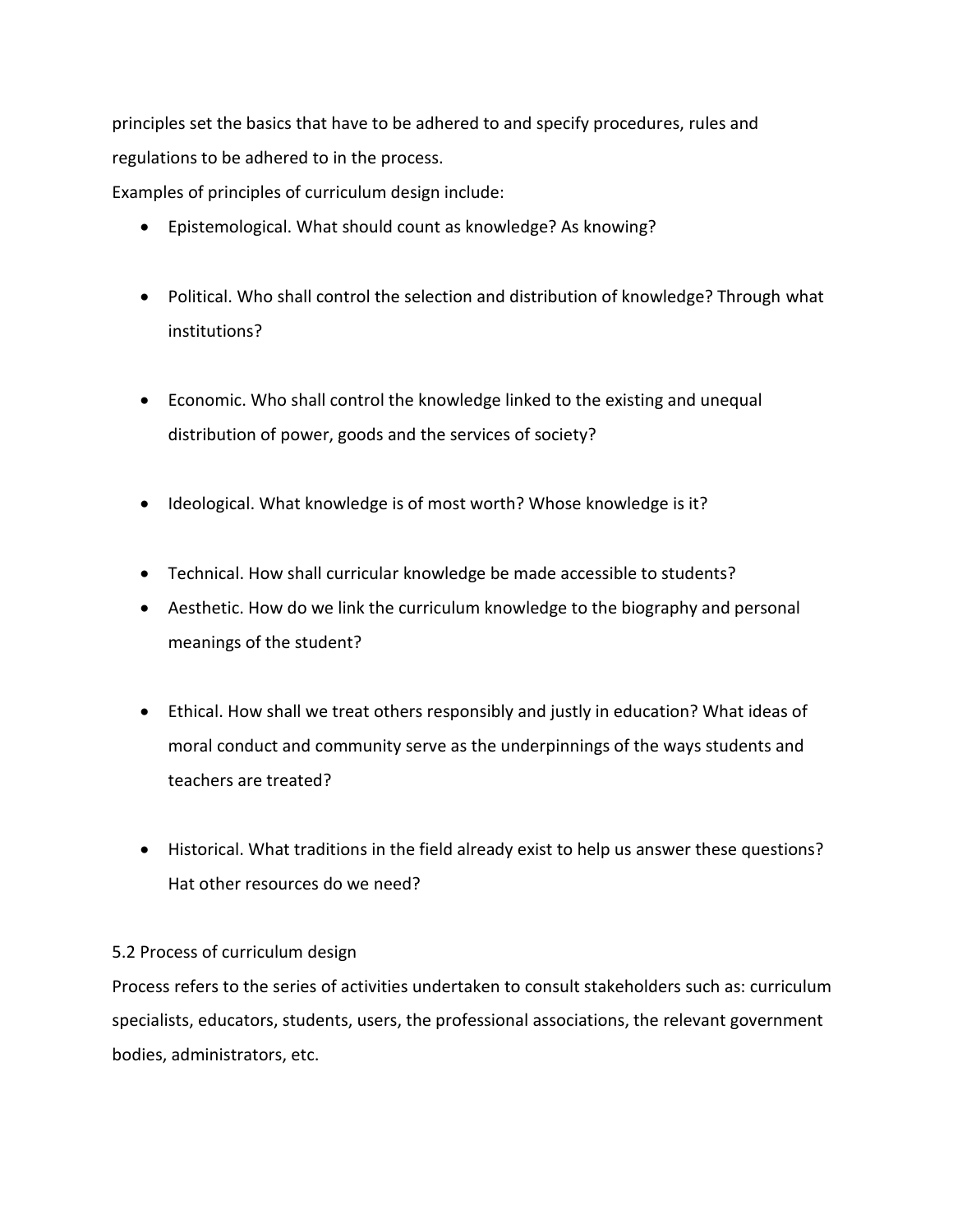Consultation is usually on matters, related to the knowledge and skills to be taught, by whom, to whom, on what level, for how long, through which methods, evaluation and the terminal qualifications. The curriculum process is important so that each and all the vested parties in the profession are consulted since the hold high stakes in the information transfer process.

#### 5.3 Curriculum content

Curriculum content is what should be taught (theory and practice). It is from the content that derives the theory that is the foundation of skills or competencies, IKMPs require in their day to-day operations. For example, there is theory of cataloguing or theory of management, which point to the nature of knowledge in cataloguing or management required. Theory is the basis of the practices – skills and competencies that translates into action or performance of activities to meet the objectives of the library and information organisations.

#### 5.4 Teaching

This refers to the managing of the syllabus – the course outlines, preparation of lectures, delivery of lectures, supervising practical and internships, and evaluation (management of the examination process). Teaching is management of the learning process of theory and practices required by the potential IKMPs, who should study the set curriculum (content).

## **6. Challenges in curriculum design, implementation and evaluation**

Challenges are faced in each of the above phases of curriculum – design, implementation and evaluation. However, this paper limits itself to general challenges that have overall impact on the four phases together.

## 6.1 Change – scenery, e.g. ICTs

There are rapid political, economic, scientific and technological changes that affect the Library and Information Science (LIS) Republic by affecting the user habits, consumption quality and quantity rates, information producers, processors and consumers at the same time. The frontline runner of change is ICTs. ICTs have not only revolutionised the mode of information generation, processing, storage, retrieval, etc. but has contributed to the realisation of the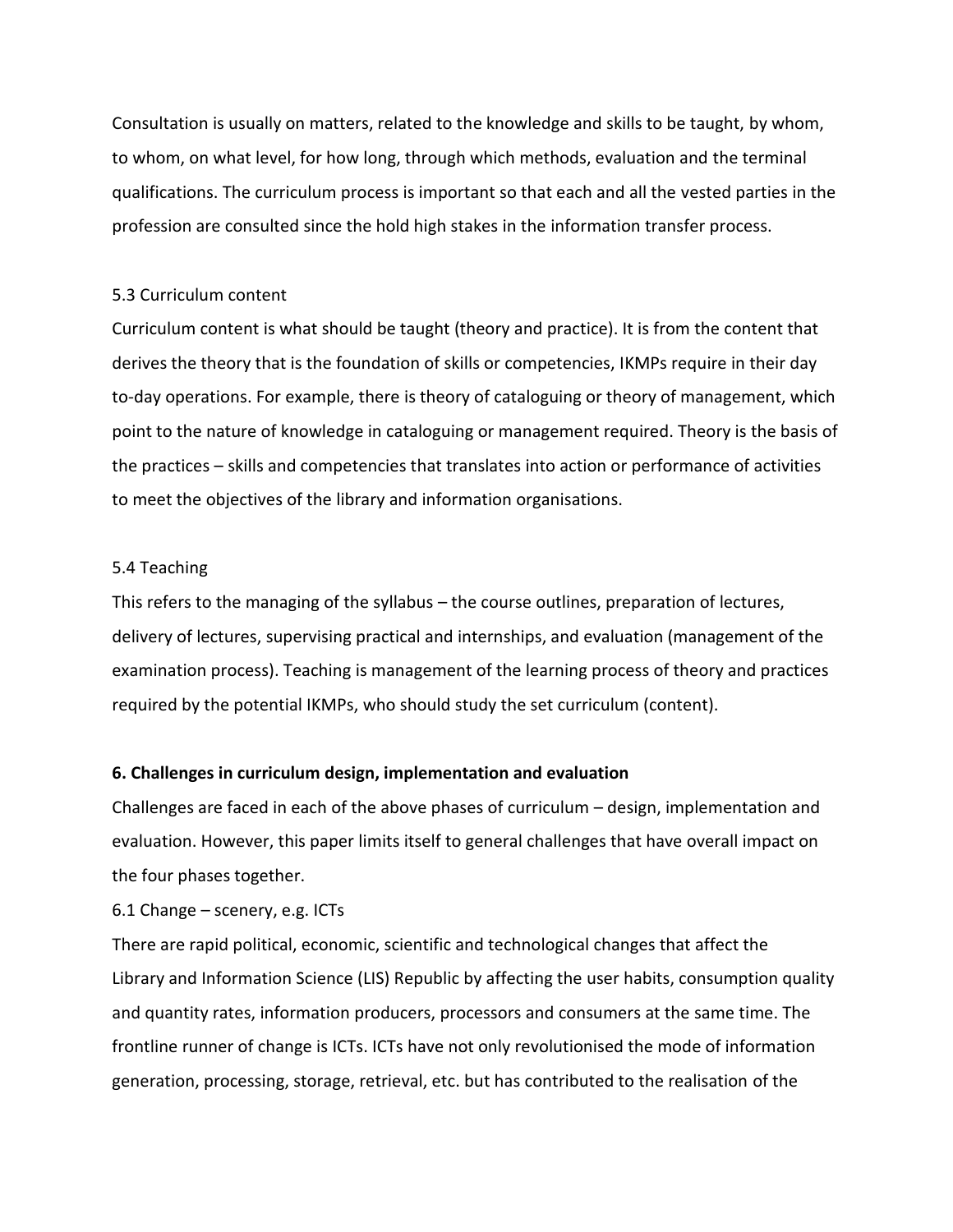information and knowledge society, has facilitated globalisation and also contributed to the digital divide, and computer crime, among others. These changes must be reflected in curriculum development so that the right knowledge and skills are taught to the information and knowledge management (IKM) professionals.

#### 6.2 Government support – policies, legal issues

It is unfortunate that LIS issues cannot be politicised so as to win popularity and consequent election of politicians. Voters would rather elect a person promising to build a hospital, a school and a bank or construct a road than one promising building a resource-centre and library in an area. This has led to lip service promises and consequently loss-out to IKM services.

#### 6.3 Funding

Low priority to IKM services has not only led to poor enactment of IKM-related legislation, but also to funding and other type of support budget for development; for instance, the stipulated minimum percentages of budget for example 10 per cent of the overall budget are never implemented. Many countries hardly have specified minimum figures in the national budget for IKM development. Sometimes, where the budget is ever approved for IKM-related purposes, it would be the item to be cancelled if the budget was reduced.

6.4 In-adequacy of education and training facilities for the required workforce There is paucity of IKM education institutions regarding well-equipped laboratories, library and information services, research facilities, space and adequate staff. These affect curriculum design and related aspects. It is interesting to note that in some countries, for example, South Africa and even in Europe and USA, there have been un-viable IKM education institutions which have had to be closed. This, however, is not the situation in the counties in this region, for example, Uganda where new LIS education institutions are being established at the new universities, for example, Uganda Christian University, Ndejje University, etc.

#### 6.5 Diminishing LIS education support

In the past library education and training, and library and information services development, had big backing of cultural institutions, such as the British Council, United States Information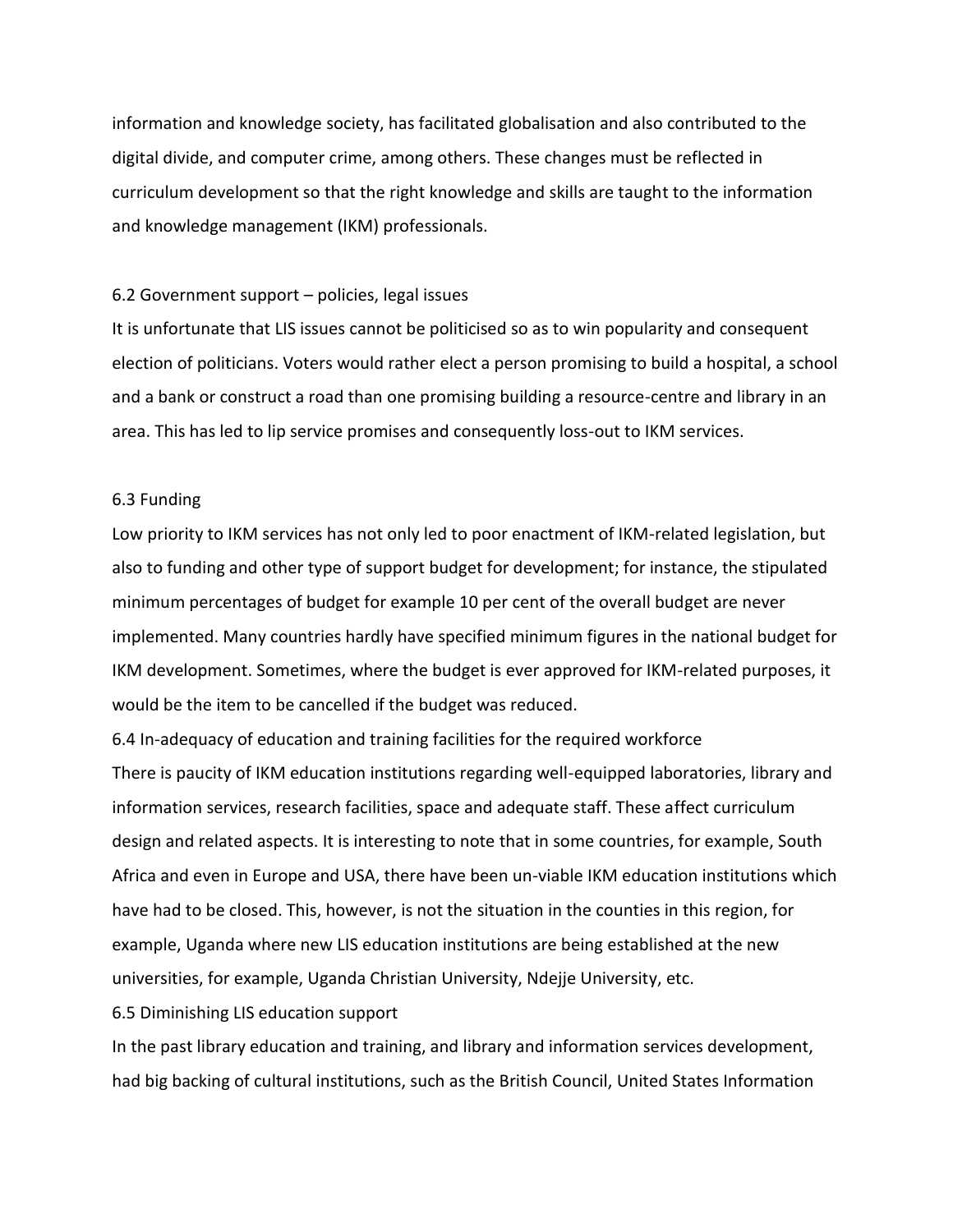Services, CRIT/DSE, IDRC, etc. as well as direct support from foundations such as the Ford Foundation, etc. These are no more, because either they have shifted their priority of support to other areas such as human rights, gender issues, etc. or have closed down because of global economic woes.

#### 6.6 Reciprocity of qualifications

Much as, there have been efforts for example in the European Community countries to recognise LIS qualifications from countries within the Union, there is still reluctance among other countries to accept qualified IKMPs from other countries or region. This has created frustration to free mobility of LIS professionals. One way out of this dilemma has been networking among IKM schools, which have not been easy to implement. For example, efforts have been made to create NETLIS-ECSA in Eastern and Central Africa. However, no positive results have been recorded.

#### **7. IKMC for the SCECSAL region: a proposal**

Figure 1 shows the proposal of IKMC that could be adopted subject to the circumstances obtaining in a country or LIS education institutions. It is a result of analysis of several IKMC and highlights key features of knowledge and competencies necessary to IKMPs at large. The outline is limited to course content. Other issues such as programme name, rationale, entry qualifications, duration, terminal award, regulations, quality assurance issues, etc. are not tackled.

7.1 Targeted intellectual, practical and transferable skills

The content is intended to produce the under mentioned intellectual, practical and transferable skills associated with KM.

Reflection – continuous improvement on how the individuals operate, information literacy, organisational skills, networking with others, research, communication skills, creative skills and collaborative skills.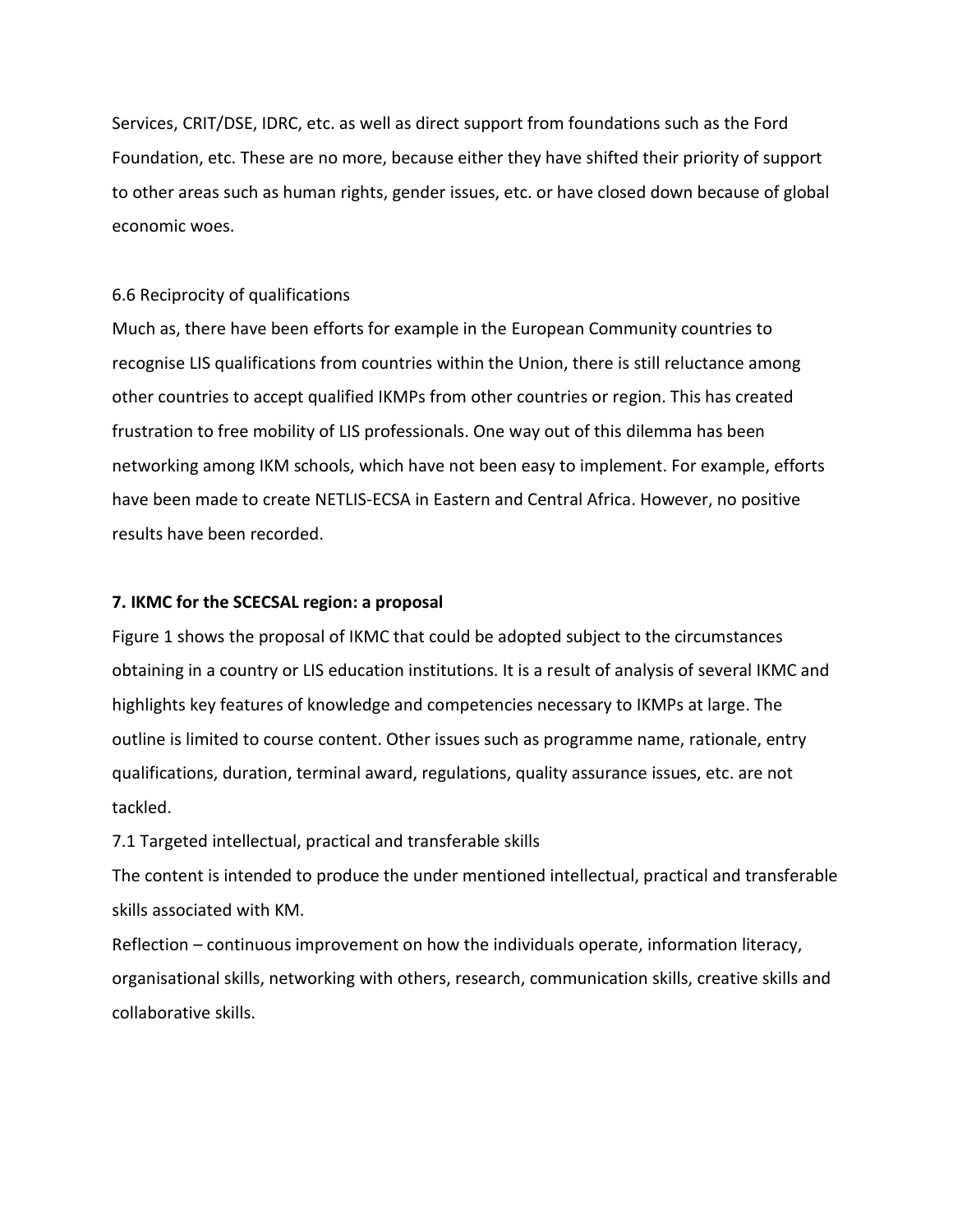#### **8. Summary of proposed courses**

#### 8.1 Topic one

Basic definitions and concepts related to IKM, e.g. IM, KM, etc.

#### 8.2 Topic two

KM – roles and responsibilities to be performed to implement the strategies and responsibilities and perform the processes for effective IKM implementation.

#### 8.3 Topic three

IKM – processes, methods and tools (evaluating, piloting, designing, improving and implementing work practices, processes, methods, tools and techniques).

#### 8.4 Topic four

Information and knowledge competencies – developing and managing new IKM competencies to perform new IKMP roles and responsibilities, processes and methods and use of new tools and knowledge technologies.

#### 8.5 Topic five

Information and knowledge networks – developing and participating in effective knowledge networks, communication practices to surface and share valuable tacit knowledge locked away in the heads of individuals.

#### 8.6 Topic six

Information and knowledge management technologies – developing and implementing the new hardware and software technologies – knowledge portals, knowledge servers, knowledge bases, collaborative work spaces to support IKM processes, methods and tools, canvassing, knowledge harvesting, content management tools (taxonomy processes and desktop search tools, etc), knowledge logs, e-mail calendars, task managers, online Web Assistants, Wikis – desktop, personal and semantic.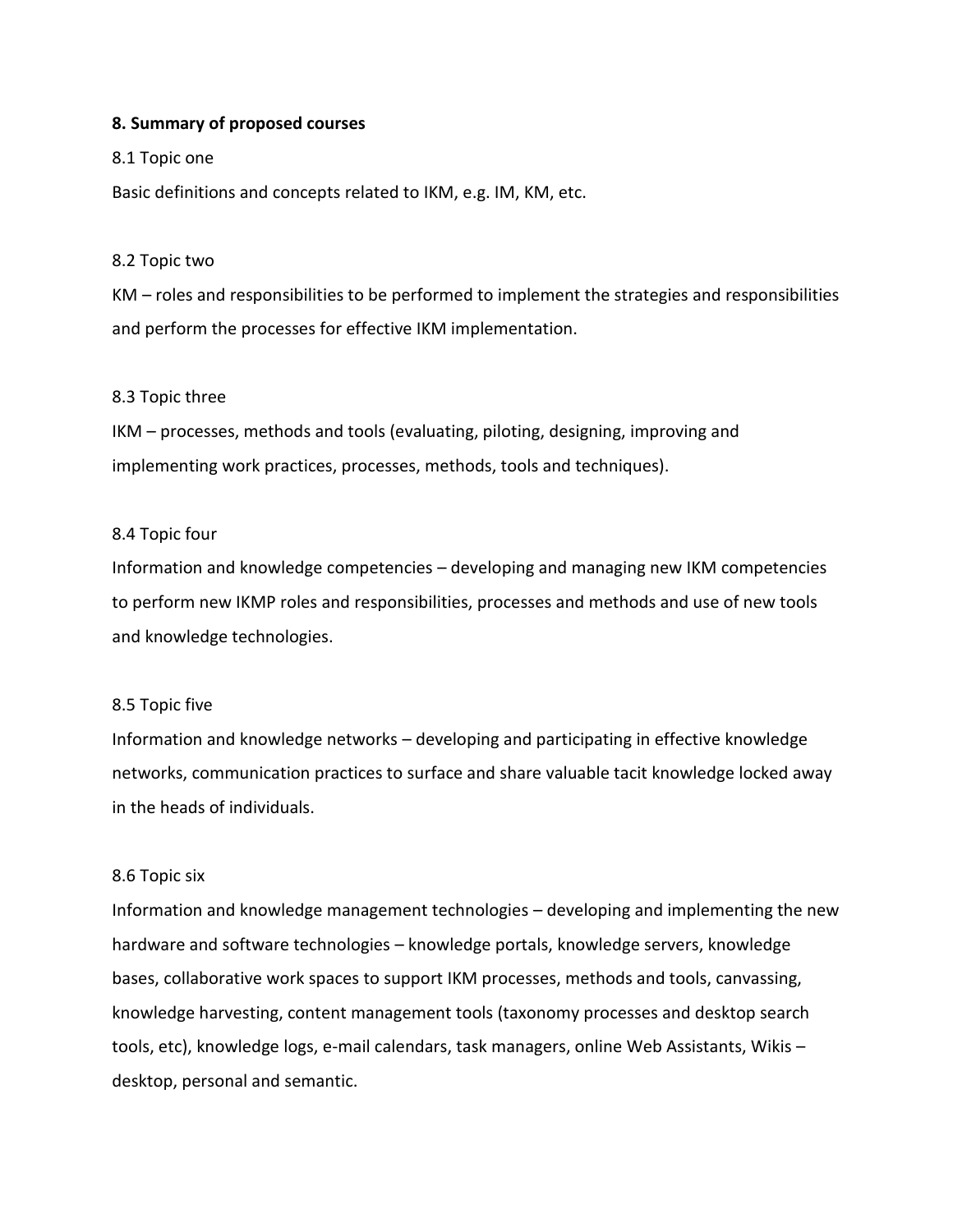## 8.7 Topic seven

The human factor – recruitment, selection, development, communication, motivation.

#### 8.8 Topic eight

IKM measures – planning, organising, budgeting, marketing and PRO, evaluation – measuring the effectiveness of implementing KM and the business benefits derived.

### 9. Methods of teaching

Interactive teaching with student intensive participation: lectures supplemented by reading; preparation and presentation of projects; individual group seminars and presentations; internship and attachment.

## 10. Evaluation

Progressive assessment of course, work; written examinations and research assessment.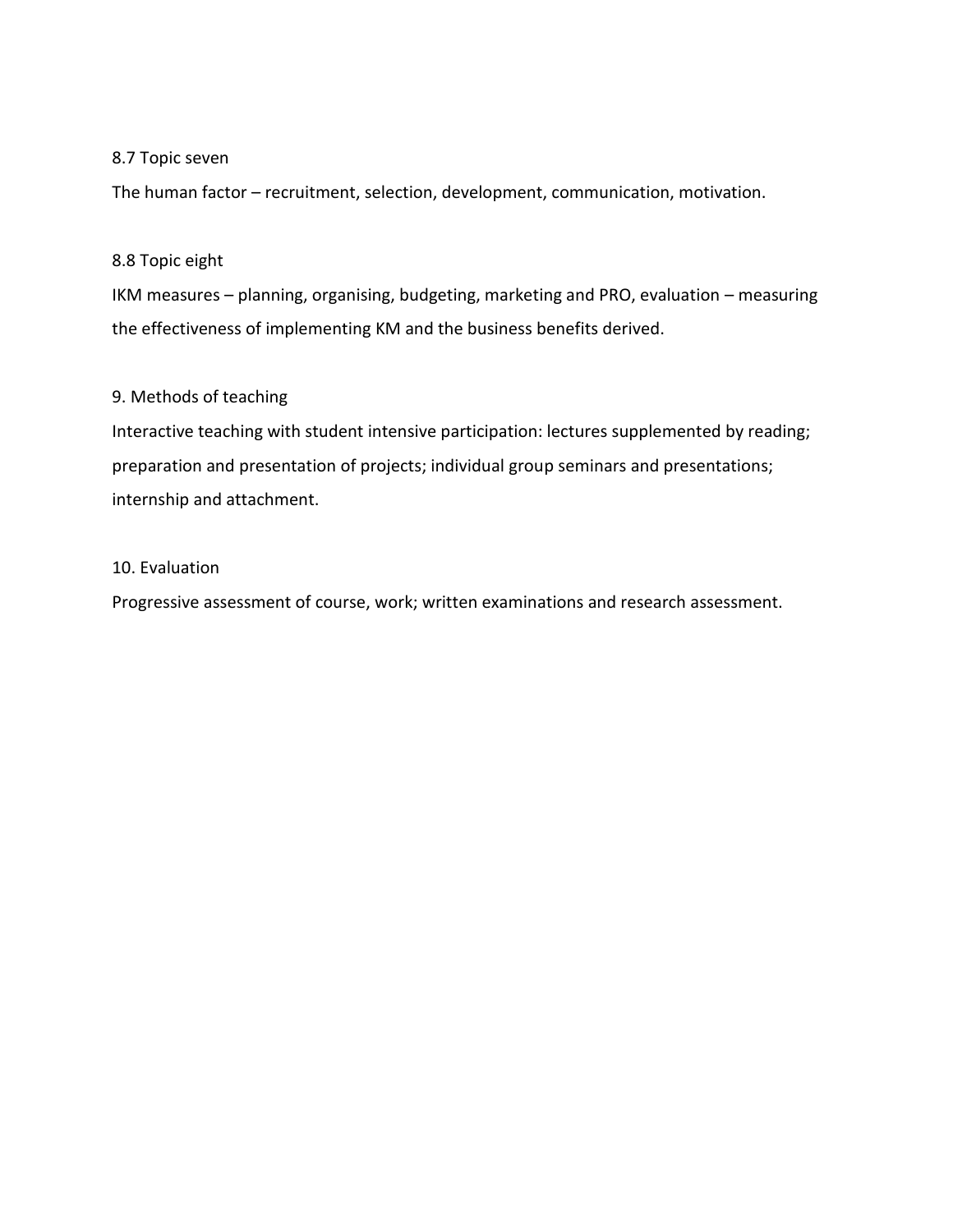#### **Further reading**

Davenport, T.H. and Prusak, L. (2000), Working Knowledge: How Corporations Manage What They Know, Harvard Business School Press, Boston, MA, available at: www.amazon.com/working-knowledge-Thomas-H-Davenport/dp/15785130014 (accessed 25 July 2010).

Jardine, D.W., Clifford, P. and Friesen, S. (2003), Back to the Basics of Teaching and Learning: Thinking the World Together, Lawrence-Erlbaum, Mahwah, NU, available at: www. essay411.com/quiinntin.html (accessed 25 July 2010).

Knowledge Management (2010), available at: www.knowledge managemen-online.com/ knowledgeManagement-Systems.html (accessed 25 July 2010).

Nonaka and Takeuchi Knowledge Management Cycle (2010), available at: http//hubpages.com/ hub/Nonaka-and- Takeuchi-knowledge management-cycle (accessed 23 July 2010).

Palamagamba, J.K. (2010), "Good governance: definitions and implications", Faculty of Law, University of Dar es salaam, available at: [www.fes-tanzania.org/docgood-governance.pdf](http://www.fes-tanzania.org/docgood-governance.pdf) (accessed 25 July 2010).

Pinar, W.F. and Irwin, R.L (2005) in Aoki, T. (Ed.), Curriculum in a New Key: The Collected Works of Ted, Lawrence-Erlbaum, Mahwah, NJ, available at: www.amazon.ca/CurriculumNew-Key-Collected-Works/dp/0805847421 (accessed 25 July 2010).

Rees, S. and Jing, Lu (2009), "Innovation and employability in knowledge management curriculum design", Vol. 8 No. 1, pp. 1-28, available at: http://suudl.solent.ac.uk/1053/1/ ItalicsVol8iss1Feb2009.pdf (accessed 24 July 2010).